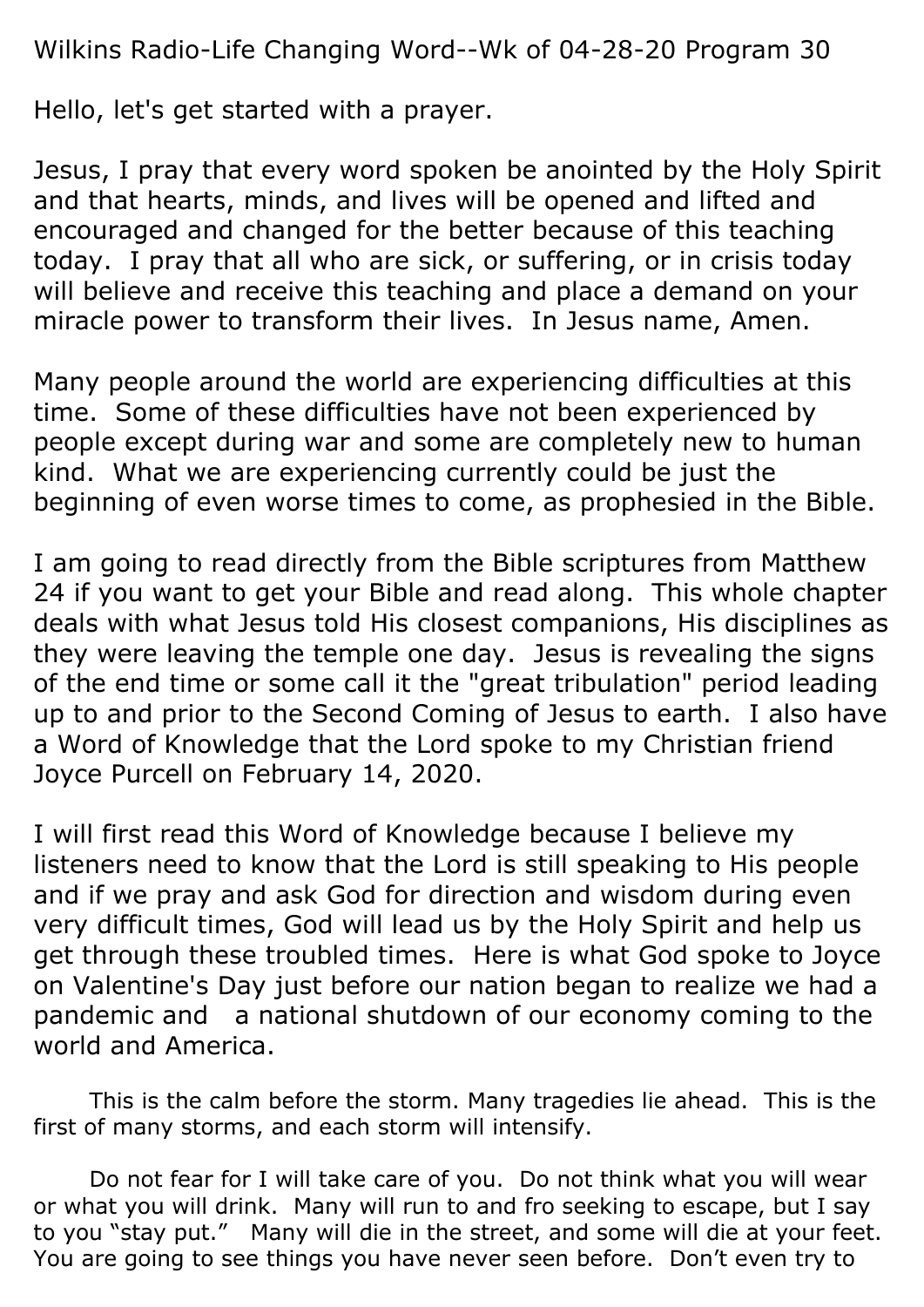keep score for there is so much more. This is the beginning of the end for America.

Only go where I tell you to go, and only when I tell you to go, then you will be protected. You must hear my voice each step of the way, each day just ahead, for nothing is going to stop these tragedies. Be bold and strong in My Name.

Many lives lost, count the cost of not knowing me. As the deaths begin to occur, many will cry out to me for salvation. You know they will look for someone to show them the way of salvation. Be prepared to give them hope and light in the darkness. You are prepared for such a time as this. Be ready to be salt and light to those in despair. You are under My care. This time approaching is the beginning of My end-time harvest of souls before I come. Keep your lamp filled up with oil and pray, pray, pray. Do not delay for time is short. Do not lose heart. Keep your heart pure before Me.

Those who try to save their lives without Me will lose their lives. They must be told of Me to enter the arc of safety and the Kingdom of Heaven.

Now I am going to read the entire chapter of Matthew 24 where Jesus tells His disciples the signs of the end times for this world. Try to see how many of these predictions that Jesus mentions in this scripture compare to the difficulties that the world and even America are facing today.

1 As Jesus was leaving the Temple grounds, his disciples pointed out to him the various Temple buildings.

2 But he responded, "Do you see all these buildings? I tell you the truth, they will be completely demolished. Not one stone will be left on top of another!"

3 Later, Jesus sat on the Mount of Olives. His disciples came to him privately and said, "Tell us, when will all this happen? What sign will signal your return and the end of the world?\*"

4 Jesus told them, "Don't let anyone mislead you,

5 for many will come in my name, claiming, 'I am the Messiah.' They will deceive many.

6 And you will hear of wars and threats of wars, but don't panic. Yes, these things must take place, but the end won't follow immediately.

7 Nation will go to war against nation, and kingdom against kingdom. There will be famines and earthquakes in many parts of the world.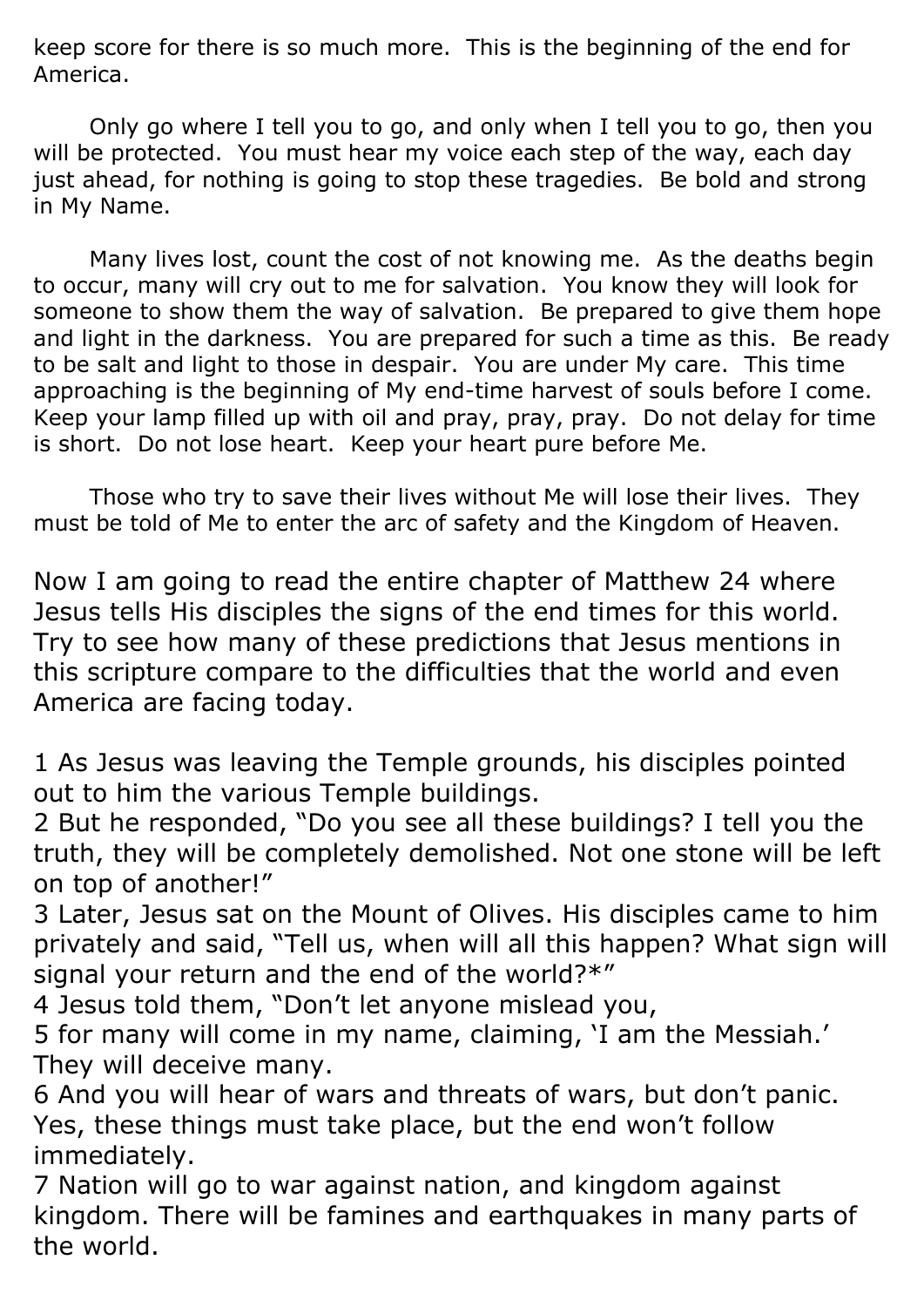8 But all this is only the first of the birth pains, with more to come. 9 "Then you will be arrested, persecuted, and killed. You will be hated all over the world because you are my followers.\*

10 And many will turn away from me and betray and hate each other.

11 And many false prophets will appear and will deceive many people.

12 Sin will be rampant everywhere, and the love of many will grow cold.

13 But the one who endures to the end will be saved.

14 And the Good News about the Kingdom will be preached throughout the whole world, so that all nations\* will hear it; and then the end will come.

15 "The day is coming when you will see what Daniel the prophet spoke about—the sacrilegious object that causes desecration\* standing in the Holy Place." (Reader, pay attention!)

16 "Then those in Judea must flee to the hills.

17 A person out on the deck of a roof must not go down into the house to pack.

18 A person out in the field must not return even to get a coat.

19 How terrible it will be for pregnant women and for nursing mothers in those days.

20 And pray that your flight will not be in winter or on the Sabbath. 21 For there will be greater anguish than at any time since the world began. And it will never be so great again.

22 In fact, unless that time of calamity is shortened, not a single person will survive. But it will be shortened for the sake of God's chosen ones.

23 "Then if anyone tells you, 'Look, here is the Messiah,' or 'There he is,' don't believe it.

24 For false messiahs and false prophets will rise up and perform great signs and wonders so as to deceive, if possible, even God's chosen ones.

25 See, I have warned you about this ahead of time.

26 "So if someone tells you, 'Look, the Messiah is out in the desert,' don't bother to go and look. Or, 'Look, he is hiding here,' don't believe it!

27 For as the lightning flashes in the east and shines to the west, so it will be when the Son of Man\* comes.

28 Just as the gathering of vultures shows there is a carcass nearby, so these signs indicate that the end is near.\*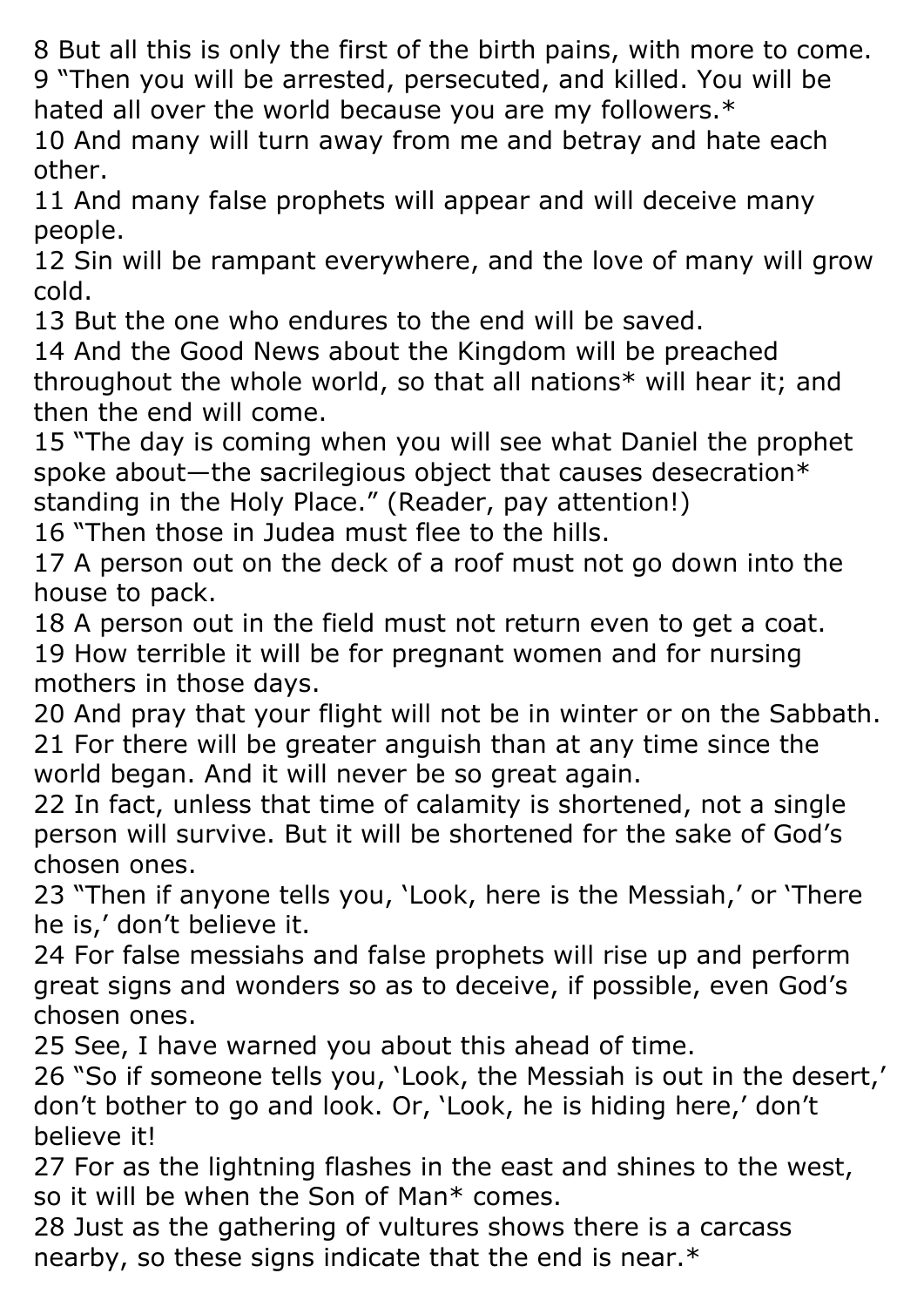29 "Immediately after the anguish of those days,

the sun will be darkened,

the moon will give no light,

the stars will fall from the sky,

and the powers in the heavens will be shaken.\*

30 And then at last, the sign that the Son of Man is coming will appear in the heavens, and there will be deep mourning among all the peoples of the earth. And they will see the Son of Man coming on the clouds of heaven with power and great glory.\*

31 And he will send out his angels with the mighty blast of a trumpet, and they will gather his chosen ones from all over the world\*—from the farthest ends of the earth and heaven.

32 "Now learn a lesson from the fig tree. When its branches bud and its leaves begin to sprout, you know that summer is near. 33 In the same way, when you see all these things, you can know his return is very near, right at the door.

34 I tell you the truth, this generation\* will not pass from the scene until all these things take place.

35 Heaven and earth will disappear, but my words will never disappear.

36 "However, no one knows the day or hour when these things will happen, not even the angels in heaven or the Son himself.\* Only the Father knows.

37 "When the Son of Man returns, it will be like it was in Noah's day.

38 In those days before the flood, the people were enjoying banquets and parties and weddings right up to the time Noah entered his boat.

39 People didn't realize what was going to happen until the flood came and swept them all away. That is the way it will be when the Son of Man comes.

40 "Two men will be working together in the field; one will be taken, the other left.

41 Two women will be grinding flour at the mill; one will be taken, the other left.

42 "So you, too, must keep watch! For you don't know what day your Lord is coming.

43 Understand this: If a homeowner knew exactly when a burglar was coming, he would keep watch and not permit his house to be broken into.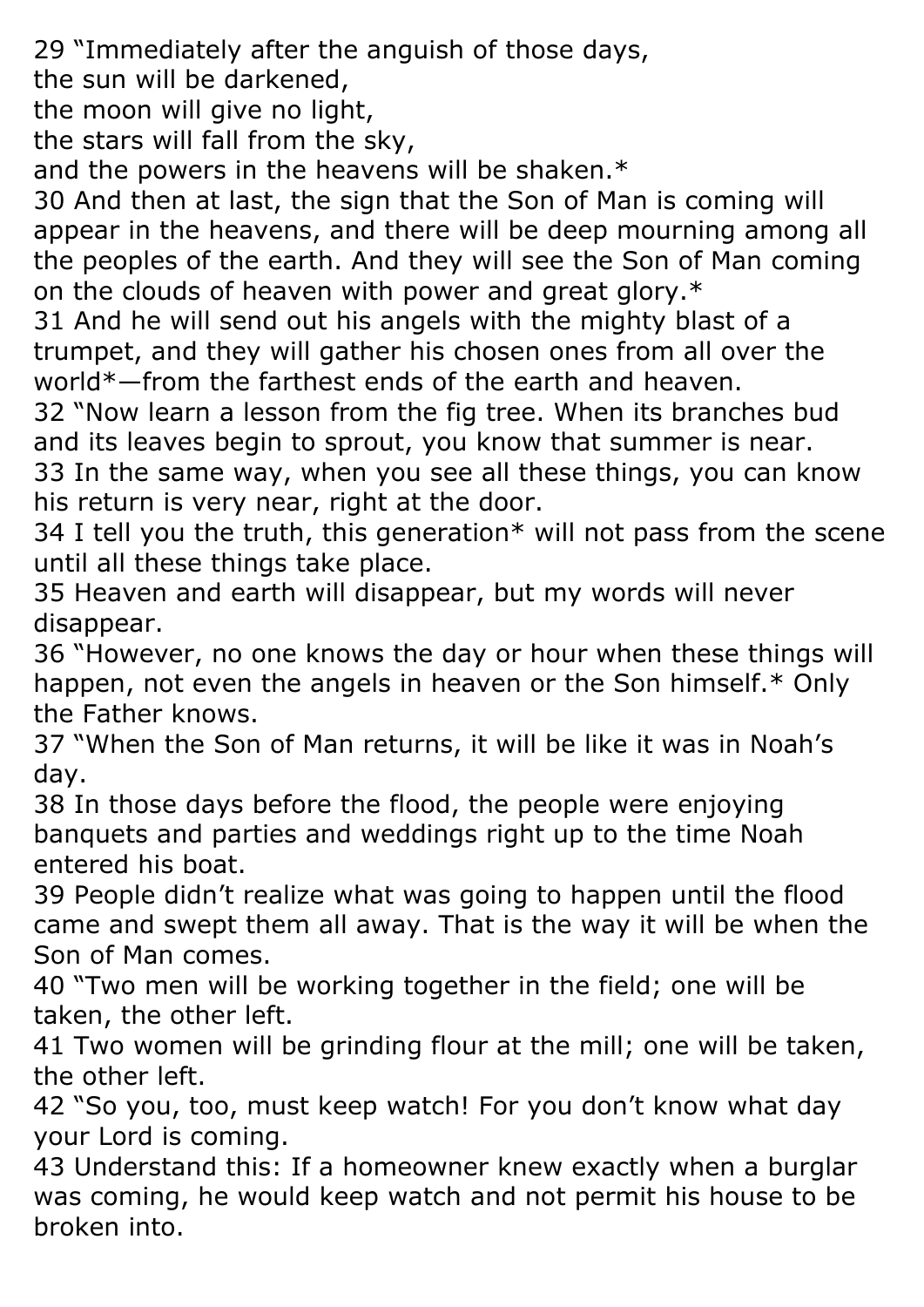44 You also must be ready all the time, for the Son of Man will come when least expected.

45 "A faithful, sensible servant is one to whom the master can give the responsibility of managing his other household servants and feeding them.

46 If the master returns and finds that the servant has done a good job, there will be a reward.

47 I tell you the truth, the master will put that servant in charge of all he owns.

48 But what if the servant is evil and thinks, 'My master won't be back for a while,'

49 and he begins beating the other servants, partying, and getting drunk?

50 The master will return unannounced and unexpected,

51 and he will cut the servant to pieces and assign him a place with the hypocrites. In that place there will be weeping and gnashing of teeth.

If you are not sure where you would spend eternity if the Lord required your soul today, please repeat this prayer with me.

Jesus I confess I am a sinner. I repent of my sins. Please forgive me as I forgive others who have hurt me. Jesus come into my heart and be my Lord and Savior. Jesus heal me of all my diseases. Jesus give me peace and a good night sleep. In Jesus name, Amen.

Thank you and God bless you.

2 Thessalonians CHAPTER 2

Events prior to the Lord's Second Coming

1 Now, dear brothers and sisters,\* let us clarify some things about the coming of our Lord Jesus Christ and how we will be gathered to